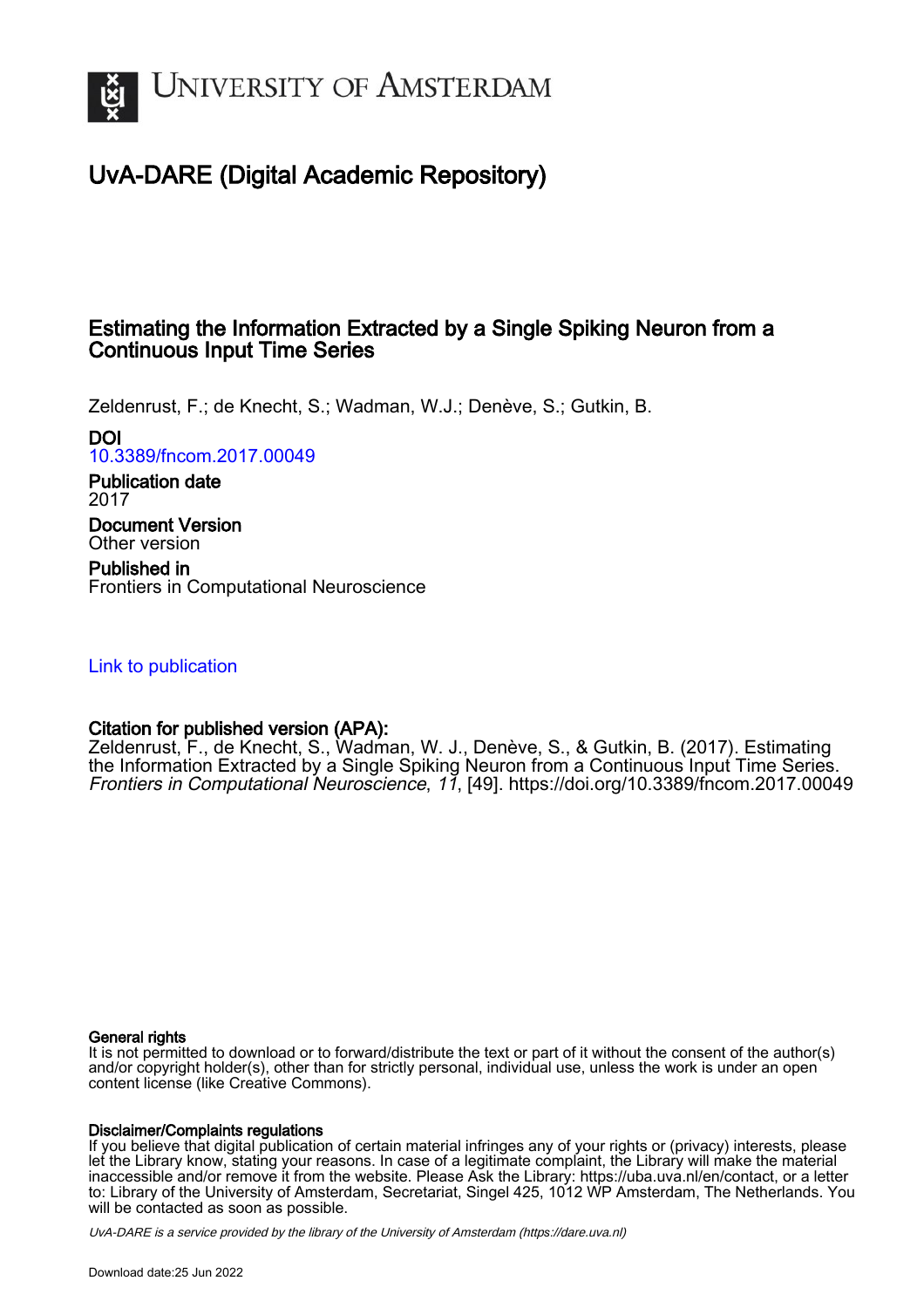

# *Supplementary Material***: Estimating information loss between input and spike train**

**Fleur Zeldenrust** <sup>1</sup> **, Sicco de Knecht** <sup>2</sup> **, Sophie Deneve `** 3 **, Boris Gutkin** <sup>3</sup> **and**

**Wytse J. Wadman** <sup>2</sup>

\*Correspondence: Fleur Zeldenrust f.zeldenrust@neurophysiology.nl

## **1 SUPPLEMENTARY TABLES AND FIGURES**

### **1.1 Relative Stimulus Amplitude (RSA) and autocorrelation time-constant**

Even though the time constant of the hidden state ( $\tau$ ) and the firing rates of the presynaptic neurons ( $\mu_q$ ) have a similar effect on the mutual information between the hidden state and the input, their effects on the shape of the input are quite different: the effect of increasing  $\mu_q$  is that the amplitude of the stimulus increases and that the difference in amplitude between when  $vx = 1$ ) and the when  $x = 0$  relative to the standard deviation increases. We define this quantity as the Relative Stimulus Amplitude (RSA) (see equation [\(S1\)](#page-1-0)). Alternatively, increasing  $\tau$  does not increase the RSA, but changes the autocorrelation-time  $\tau_{\text{auto}}$  of the input signal. So, with  $\tau$  and  $\mu_q$  we can vary the stimulus amplitude (RSA) and autocorrelationtime independently, while keeping the mutual information between the stimulus and the hidden state constant. Here we will use the following two quantities to charachterize the stimulus:

• We define the Relative Stimulus Amplitude (RSA) as the difference between the difference in mean input in the 'up state' and 'down state' divided by the average standard deviation of the input  $\frac{1}{1}$ :

<span id="page-1-0"></span>
$$
RSA = \frac{\langle I \rangle_{\text{time in up state}} - \langle I \rangle_{\text{time in down state}}}{(\sigma(I)_{\text{time in up state}} + \sigma(I)_{\text{time in down state}})/2}.
$$
\n
$$
(S1)
$$

• We measure the **autocorrelation time-constant**  $\tau_{\text{auto}}$  by measuring where the autocorrelogram of the input has decayed to 36,8 %  $(e^{-1})$  of its maximal value.

In figure [S1](#page-2-0) we show both the RSA and the measured  $\tau_{\text{auto}}$  of the generated input as a function of  $\tau$  and  $\mu_q$ . As expected,  $\tau_{\text{auto}}$  has a minimum value of 5 ms, due to the exponential kernel mimicking the PSC-shape. Note that for small  $\tau$ , the RSA is not independent from  $\tau$ : the input is always slightly delayed due to the exponential kernel, so for small  $\tau$  the RSA cannot reliably be measured. Similarly, the measured  $\tau_{\text{auto}}$  will always be a mixture between the autocorrelation-time of the hidden state  $(\tau)$  and the decay-time of the exponential kernel we used to mimick PSC shapes (5 ms). The weight of each of these in the mix, depends on both  $\mu_q$  and  $\tau$ . Therefore,  $\tau_{\text{auto}}$  will never take values smaller than 5 ms, and will not be completely independent of  $\mu_a$ .

<sup>1</sup> Note that the RSA is not the signal-to-noise ratio (SNR), which is defined as the *power* of the signal divided by the *power* of the noise. However, the RSA is related to the SNR, as naturally for our stimulus the RSA does increase with the SNR.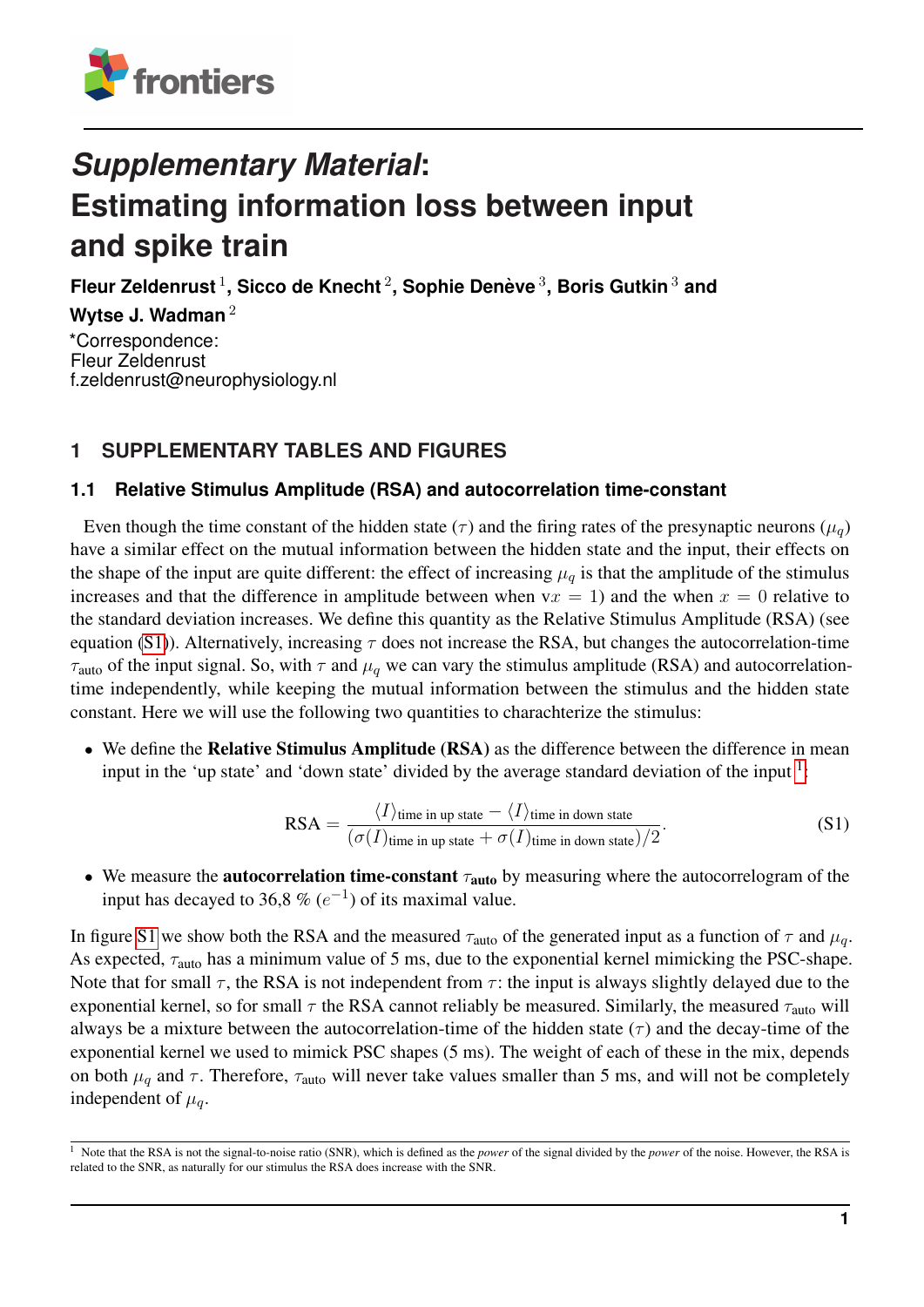### **1.2 Relation with Signal-to-Noise Ratio**

For a discrete time channel with additive Gaussian noise, the following relation between the Signal-to-Noise Ratio (SNR) and the mutual information (MI) can be expressed ?:

$$
MI = \frac{1}{2}\log_2(1 + SNR)
$$
\n<sup>(S2)</sup>

This gives the following relation between the ratio of MI in the input and output and the SNR in the input and output:

$$
\frac{MI_{\text{output}}}{MI_{\text{input}}} = FI = \frac{\log_2(1 + SNR_{\text{output}})}{\log_2(1 + SNR_{\text{input}})}
$$
(S3)

Assuming that the mutual information between the input and the hidden state is about 0.2 bits (see figure 2 of the main text, given that the entropy of the hidden state is 0.91 bits), the relation between  $FI$  and the SNR ratio  $FS = \frac{SNR_{\text{output}}}{SNR_{\text{input}}}$  $\frac{SN \text{ Routput}}{SN R_{\text{input}}}$  is shown in figure ??. Note that for such a discrete Gaussian channel, the relation between  $FS$  and  $\overline{FI}$  is almost linear, and that  $FS$  and  $FI$  are almost identical. Based on this, we claim that our conclusions for  $FI$  hold for  $FS$  too.

### <span id="page-2-0"></span>**1.3 Figures**



Figure S1. Example of a realization of the hidden state (black) and the input from the artificial presynaptic neurons (red) in the 'slow switching - high amplitude' (SH) regime (top) and the 'fast switching - low amplitude' (FL) regime (bottom).